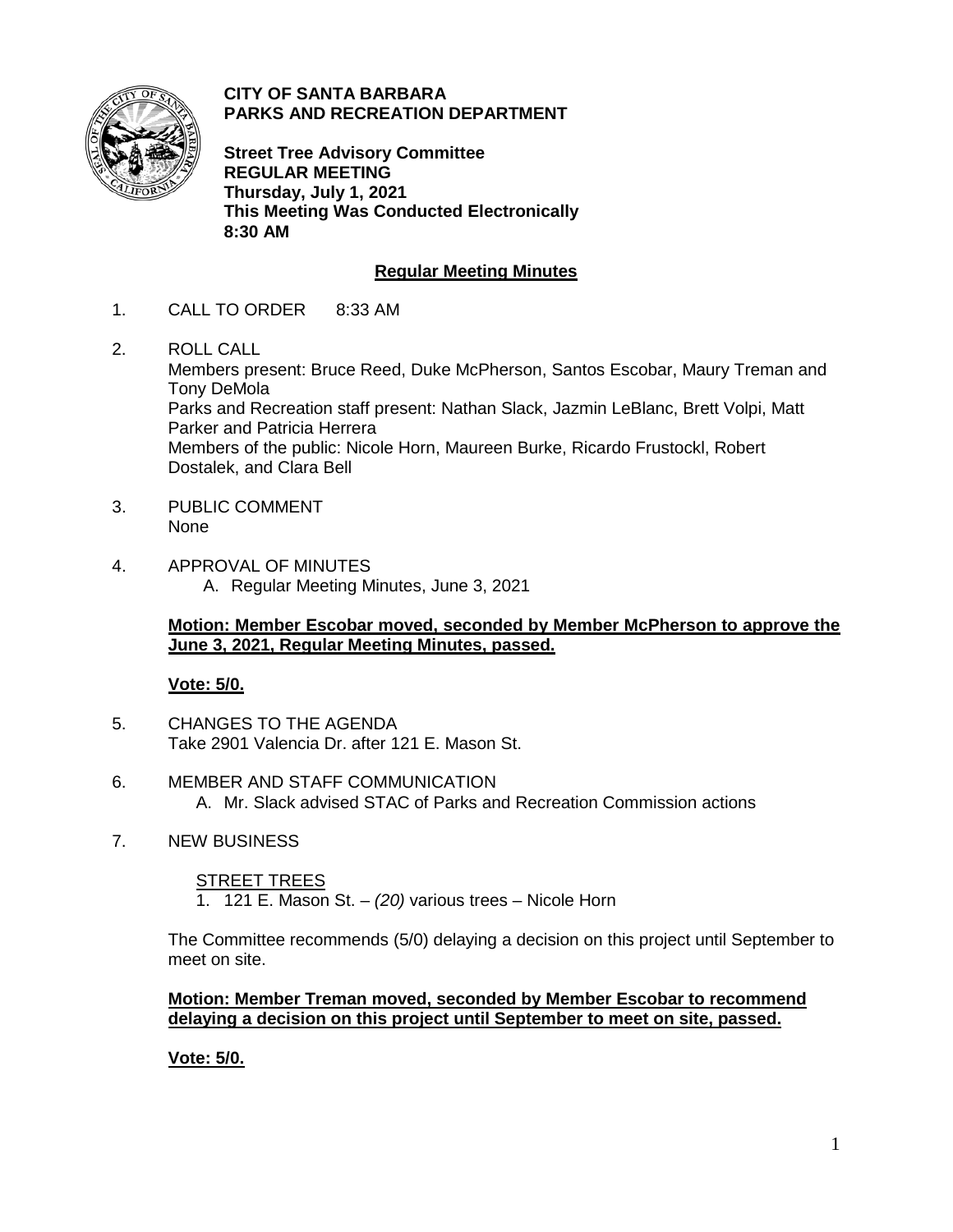2. 2436 De La Vina St. – *Jacaranda mimosifolia*, Jacaranda – Kathryn Strauss

The Committee recommends (5/0) that the Commission approve removal on the condition that the applicant plant two 15-gallon replacement street trees, location to be determined by City Arborist.

#### **Motion: Member Treman moved, seconded by Member McPherson to recommend that the Commission approve removal on the condition that the applicant plant two 15-gallon replacement street trees, location to be determined by City Arborist, passed.**

## **Vote: 5/0.**

3. 230 E. Constance Ave. – *Harpephyllum caffrum*, South African Wild Plum

The Committee recommends (5/0) that the Commission deny the removal without prejudice.

#### **Motion: Member Reed moved, seconded by Member McPherson to recommend that the Commission deny the removal without prejudice, passed.**

### **Vote: 5/0.**

### SETBACK TREES

1. 2901 Valencia Dr. – *Afrocarpus falcatus*, Fern Pine – Maureen Burke

The Committee recommends (5/0) that the Commission approve the removal on the condition a replacement tree that can achieve at least 20 feet or more at maturity be planted in the front yard setback.

### **Motion: Member Reed moved, seconded by Member DeMola to recommend that the Commission approve the removal on the condition a replacement tree that can achieve at least 20 feet or more at maturity be planted in the front yard setback, passed.**

## **Vote: 5/0.**

2. 1212 Punta Gorda St. #23 – Ceiba speciosa, Silk Floss Tree – Ricardo Frustockl

The Committee recommends (5/0) that the Commission deny the removal.

### **Motion: Member Treman moved, seconded by Member Reed to recommend that the Commission deny the removal, passed.**

## **Vote: 5/0.**

3. 408 Corona Del Mar – *Afrocarpus falcatus,* Fern Pine – Ronnie Gosnell

The Committee recommends (5/0) that the Commission approve the removal on the condition the applicant plant an appropriate species for the location that reaches a height of 30 feet at maturity.